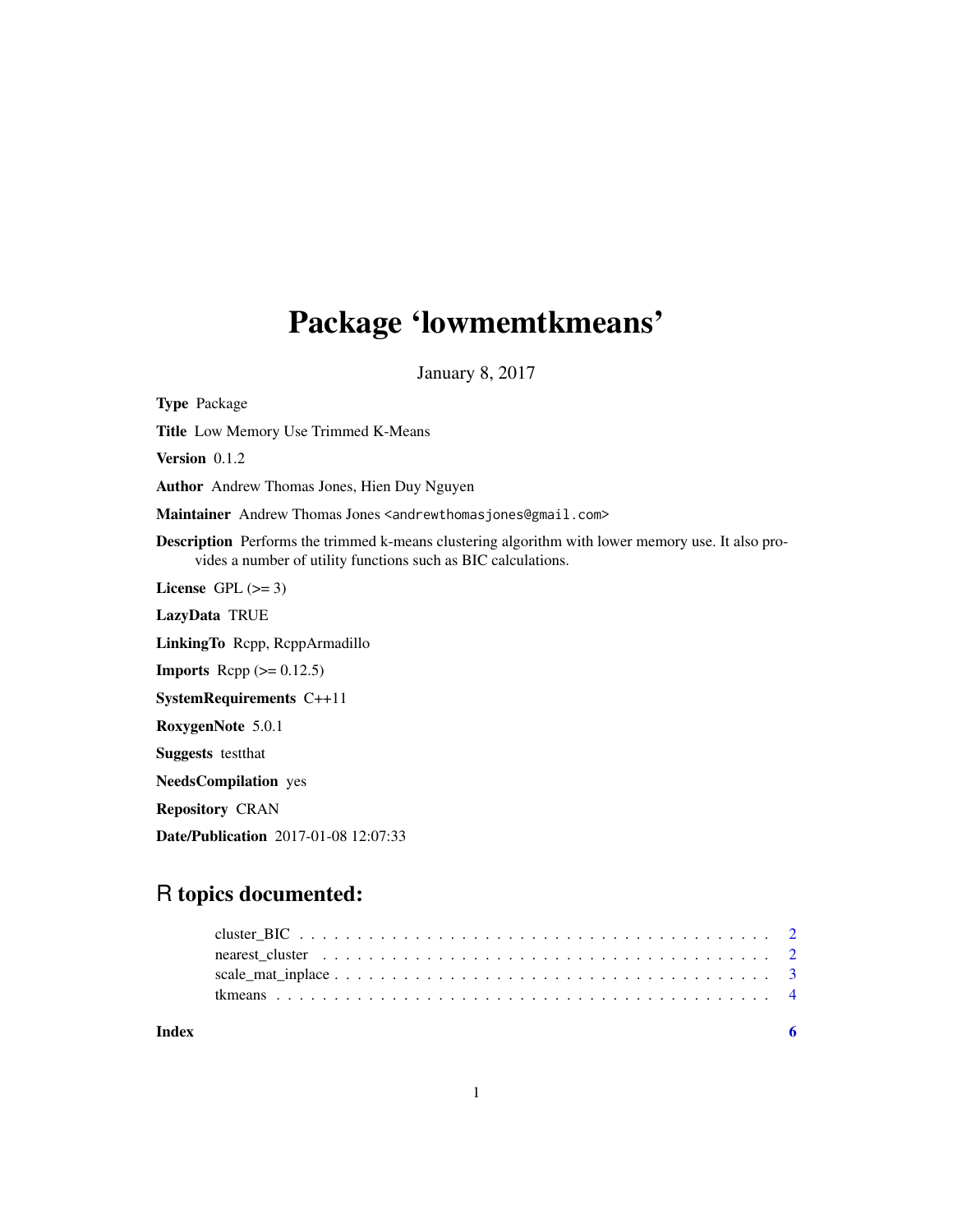<span id="page-1-0"></span>

#### Description

Computes Bayesian information criterion for a given clustering of a data set.

#### Usage

```
cluster_BIC(data, centres)
```
#### Arguments

| data    | a matrix (n x m). Rows are observations, columns are predictors.            |
|---------|-----------------------------------------------------------------------------|
| centres | matrix of cluster means $(k \times m)$ , where k is the number of clusters. |

#### Details

Bayesian information criterion (BIC) is calculated using the formula, BIC = -2  $*$  log(L) + k $*$ log(n). k is the number of free parameters, in this case is  $m*k + k - 1$ . n is the number of observations (rows of data). L is the liklihood for the given set of cluster centres.

#### Value

BIC value

#### Examples

```
iris_mat <- as.matrix(iris[,1:4])
iris_centres2 <- tkmeans(iris_mat, 2 , 0.1, c(1,1,1,1), 1, 10, 0.001) # 2 clusters
iris_centres3 <- tkmeans(iris_mat, 3 , 0.1, c(1,1,1,1), 1, 10, 0.001) # 3 clusters
cluster_BIC(iris_mat, iris_centres2)
cluster_BIC(iris_mat, iris_centres3)
```
nearest\_cluster *Allocates each rw (observation) in data to the nearest cluster centre.*

#### Description

For each observation the euclidean distance to each of the cluster centres is calculated and cluster with the smallest distance is return for that observation.

#### Usage

```
nearest_cluster(data, centres)
```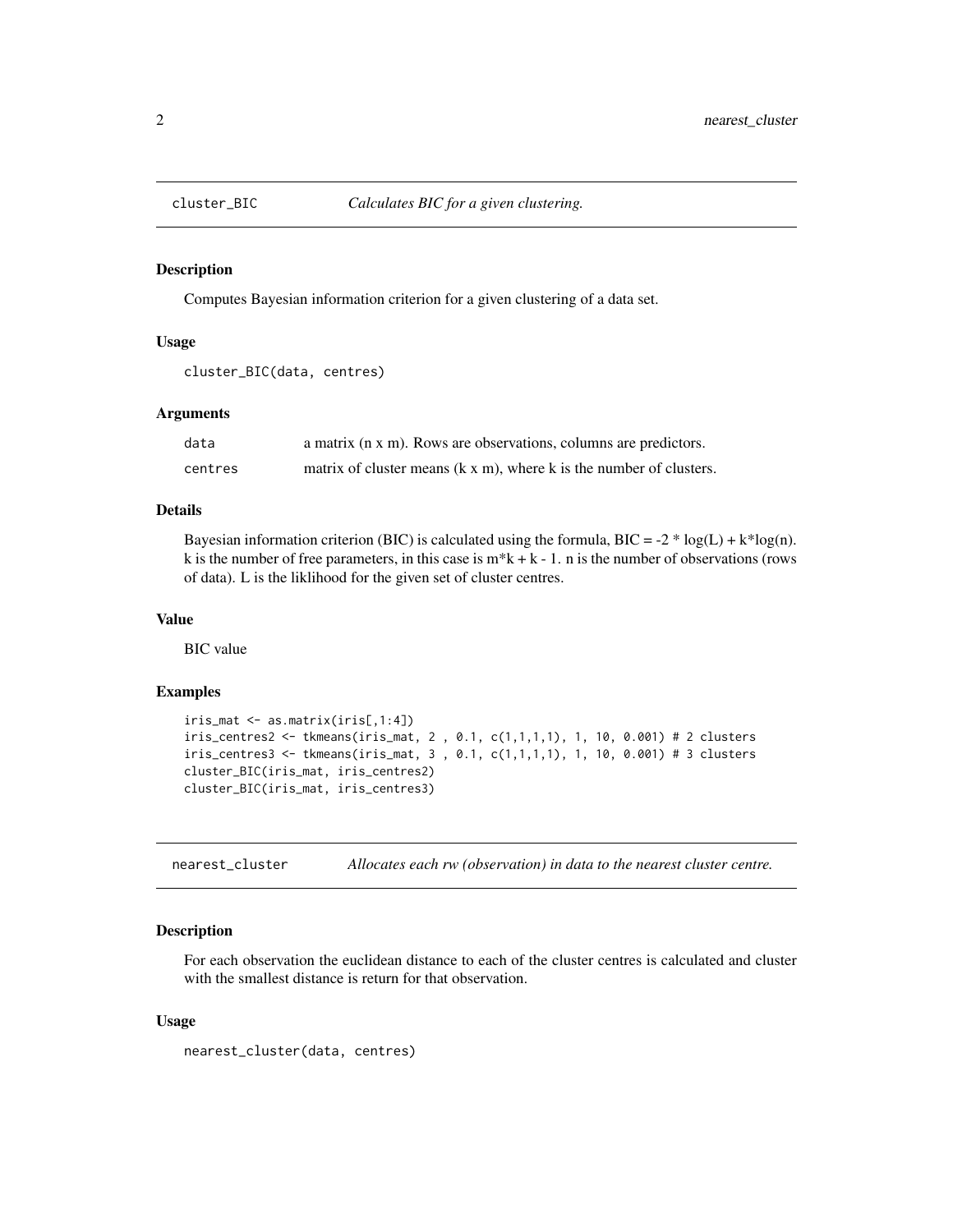#### <span id="page-2-0"></span>scale\_mat\_inplace 3

#### **Arguments**

| data    | a matrix $(n \times m)$ to be clustered                                    |
|---------|----------------------------------------------------------------------------|
| centres | matrix of cluster means $(k \times m)$ , wher k is the number of clusters. |

#### Value

vector of cluster allocations, n values ranging from 1 to k.

#### Examples

```
iris_mat <- as.matrix(iris[,1:4])
centres<- tkmeans(iris_mat, 3 , 0.2, c(1,1,1,1), 1, 10, 0.001)
nearest_cluster(iris_mat, centres)
```
scale\_mat\_inplace *Rescales a matrix in place.*

#### Description

Recales matrix so that each column has a mean of 0 and a standard deviation of 1. The original matrix is overwritten in place. The function returns the means and standard deviations of each column used to rescale it.

#### Usage

```
scale_mat_inplace(M)
```
#### **Arguments**

M matrix of data (n x m)

#### Details

The key advantage of this method is that it can be applied to very large matrices without having to make a second copy in memory and the orginal can still be restored using the saved information.

#### Value

Returns a matrix of size  $(2 \times m)$ . The first row contains the column means. The second row contains the column standard dveiations. NOTE: The original matrix, M, is overwritten.

#### Examples

```
m = matrix(rnorm(24, 1, 2), 4, 6)scale_params = scale_mat_inplace(m)
sweep(sweep(m,2,scale_params[2,],'*'),2,scale_params [1,], '+') # orginal matrix restored
```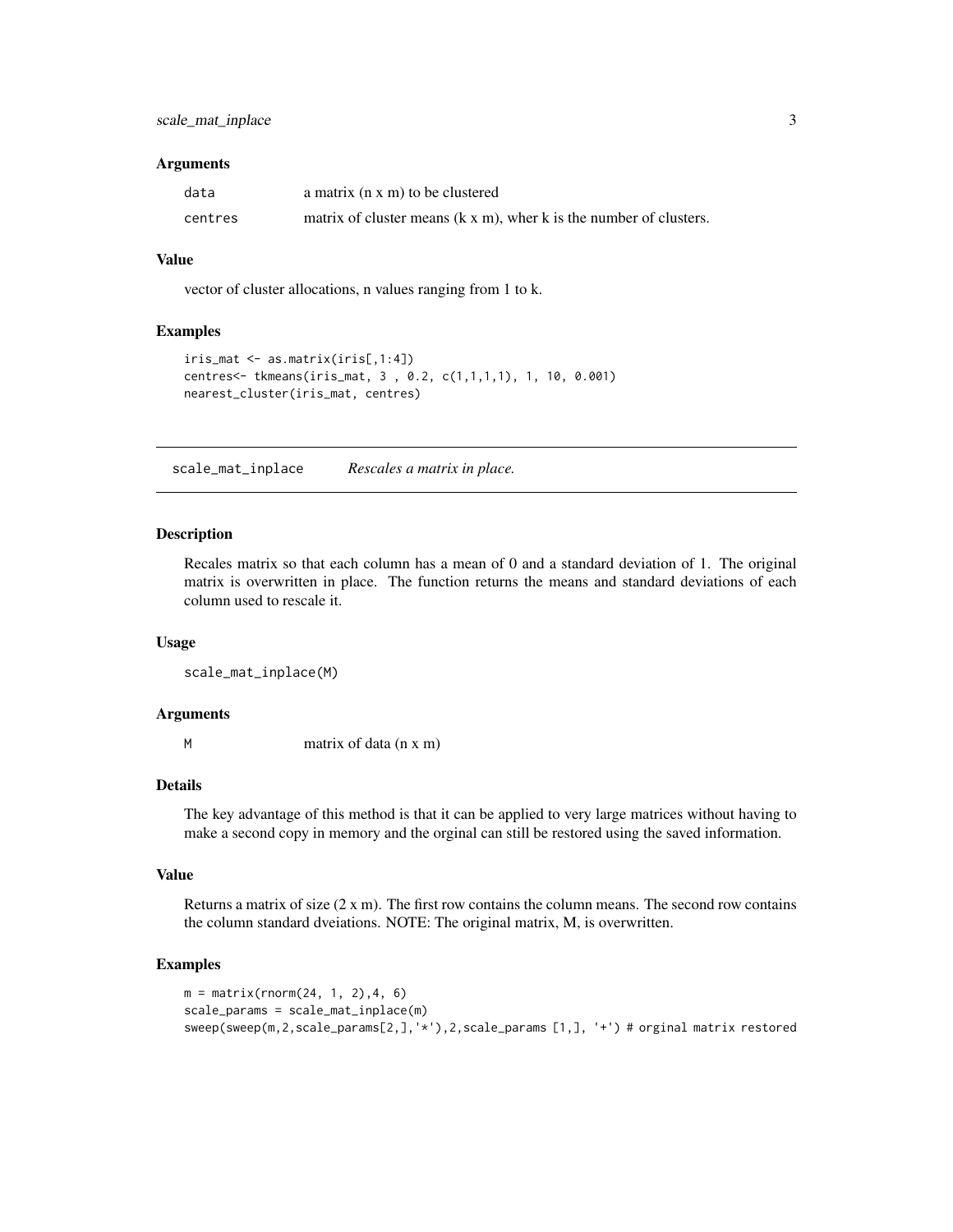<span id="page-3-0"></span>

#### Description

Performs trimmed k-means clustering algorithm [1] on a matrix of data. Each row in the data is an observation, each column is a variable. For optimal use columns should be scaled to have the same means and variances using scale\_mat\_inplace.

#### Usage

```
tkmeans(M, k, alpha, weights = rep(1, ncol(M)), nstart = 1L, iter = 10L,
  tol = 1e-04, verbose = FALSE)
```
#### Arguments

| M       | matrix (n x m). Rows are observations, columns are predictors. |
|---------|----------------------------------------------------------------|
| k       | number of clusters                                             |
| alpha   | proportion of data to be trimmed                               |
| weights | weightings for variables (columns).                            |
| nstart  | number of restarts                                             |
| iter    | maximum number of iterations                                   |
| tol     | criteria for algorithm convergence                             |
| verbose | If true will output more information on algorithm progress.    |

#### Details

k is the number of clusters. alpha is the proportion of data that will be excluded in the clustering.

Algorithm will halt if either maximum number of iterations is reached or the change between iterations drops below tol.

When n\_starts is greater than 1, the algorithm will run multiple times and the result with the best BIC will be returned. The centres are intialised by picking k observations.

The function only returns the k cluster centres. To calculate the nearest cluster centre for each observation use the function nearest\_cluster.

#### Value

Returns a matrix of cluster means (k x m).

#### References

[1] Garcia-Escudero, Luis A.; Gordaliza, Alfonso; Matran, Carlos; Mayo-Iscar, Agustin. A general trimming approach to robust cluster Analysis. Ann. Statist. 36 (2008), no. 3, 1324–1345.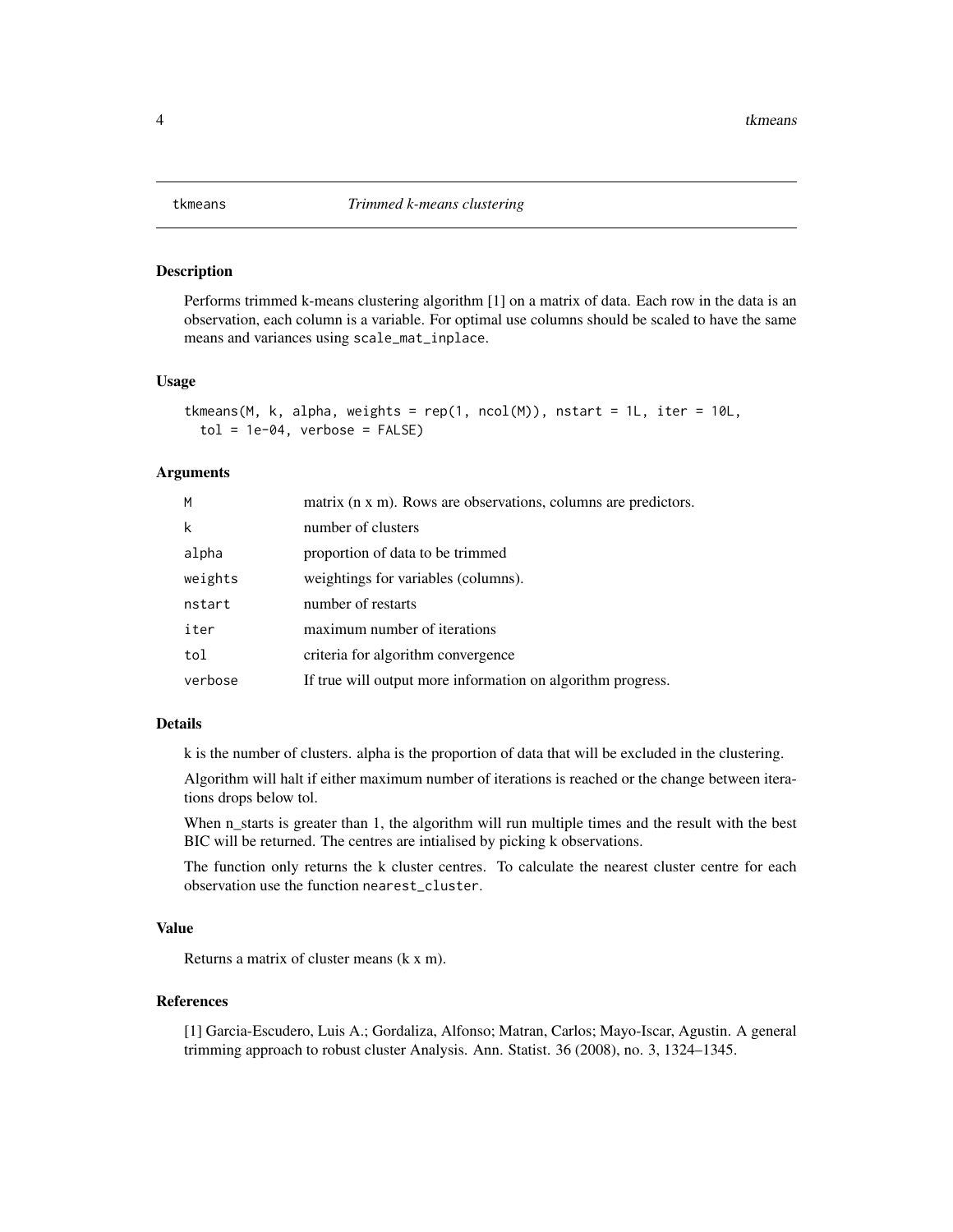#### tkmeans 5

#### Examples

```
iris_mat <- as.matrix(iris[,1:4])
scale_params<-scale_mat_inplace(iris_mat)
iris_cluster<- tkmeans(iris_mat, 2 , 0.1, c(1,1,1,1), 1, 10, 0.001) # 2 clusters
```